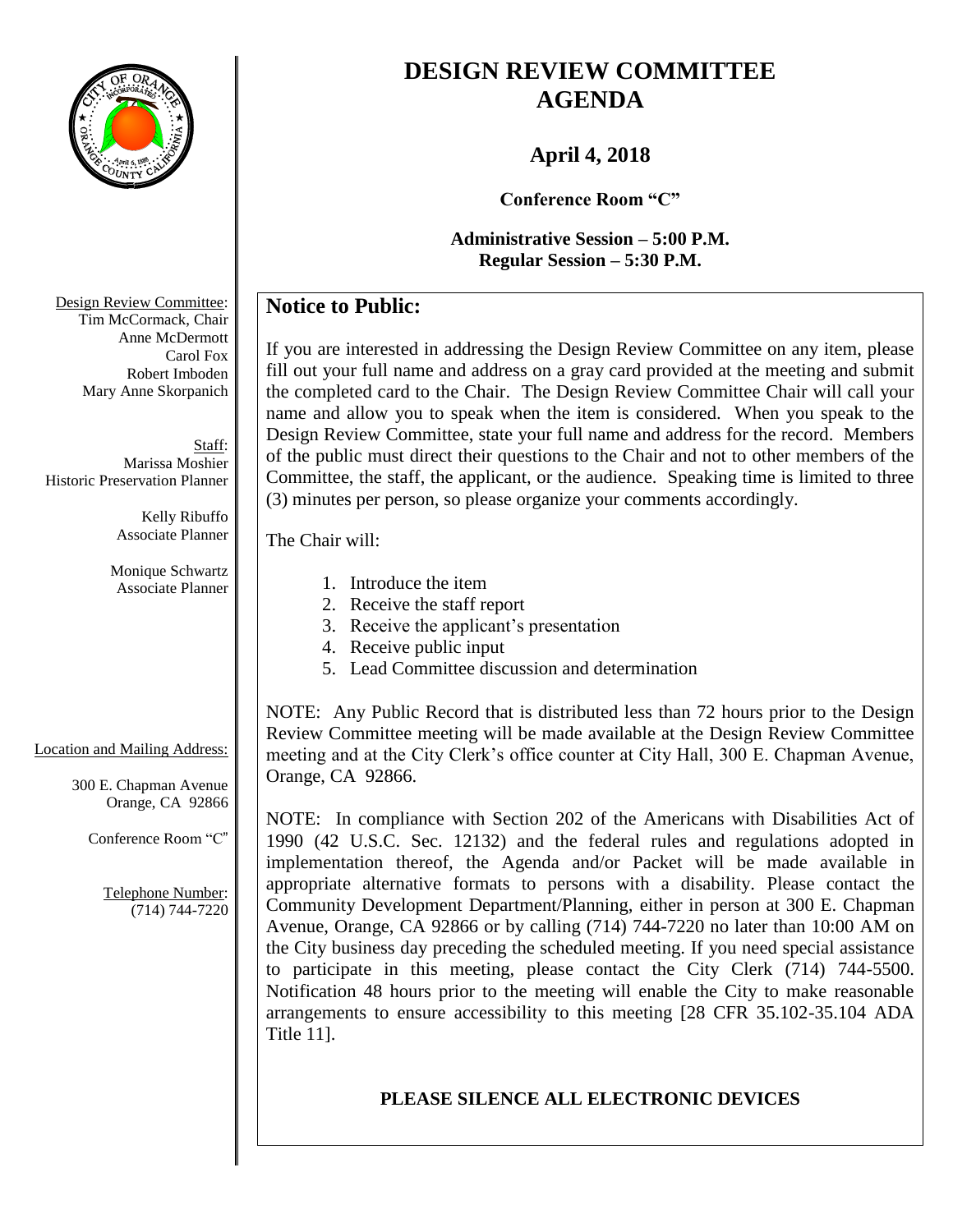The Committee holds an Administrative Session to receive general information from the staff and to conduct an initial review of Minutes of prior meetings. The Session is open to the public; however, no public testimony is taken and no decisions are made. Following the Administrative Session, the Regular Session will begin at 5:30 p.m.

- 1. Review of Agenda
- 2. Policy/Procedural Information
- 3. Review of Minutes: March 21, 2018

#### **Regular Session - 5:30 P.M.**

### CALL TO ORDER:

ROLL CALL:

#### PUBLIC PARTICIPATION:

Opportunity for members of the public to address the Design Review Committee on matters not listed on the Agenda.

#### CONSENT ITEMS:

(1) APPROVAL OF MINUTES: MARCH 21, 2018

All matters that are listed above as Consent Items are considered to be routine by the Design Review Committee and will be enacted by one motion. There will be no separate discussion of said items unless members of the Design Review Committee, staff, or the public request specific items to be removed from the Consent Items for separate action.

AGENDA ITEMS:

Continued Items: None

New Agenda Items:

#### (2) DESIGN REVIEW NO. 4936-18 ROHM RESIDENCE

- A proposal to construct a 499 SF addition to an existing single family residence, and to construct a 335 SF addition to an existing detached garage for additional parking space and a non-habitable workshop. The property is a contributing resource to the Old Towne National Historic District.
- 181 N. Pine Street
- Staff Contact: Kelly Ribuffo, 714-744-7223, [kribuffo@cityoforange.org](mailto:kribuffo@cityoforange.org)
- DRC Action: Final Determination